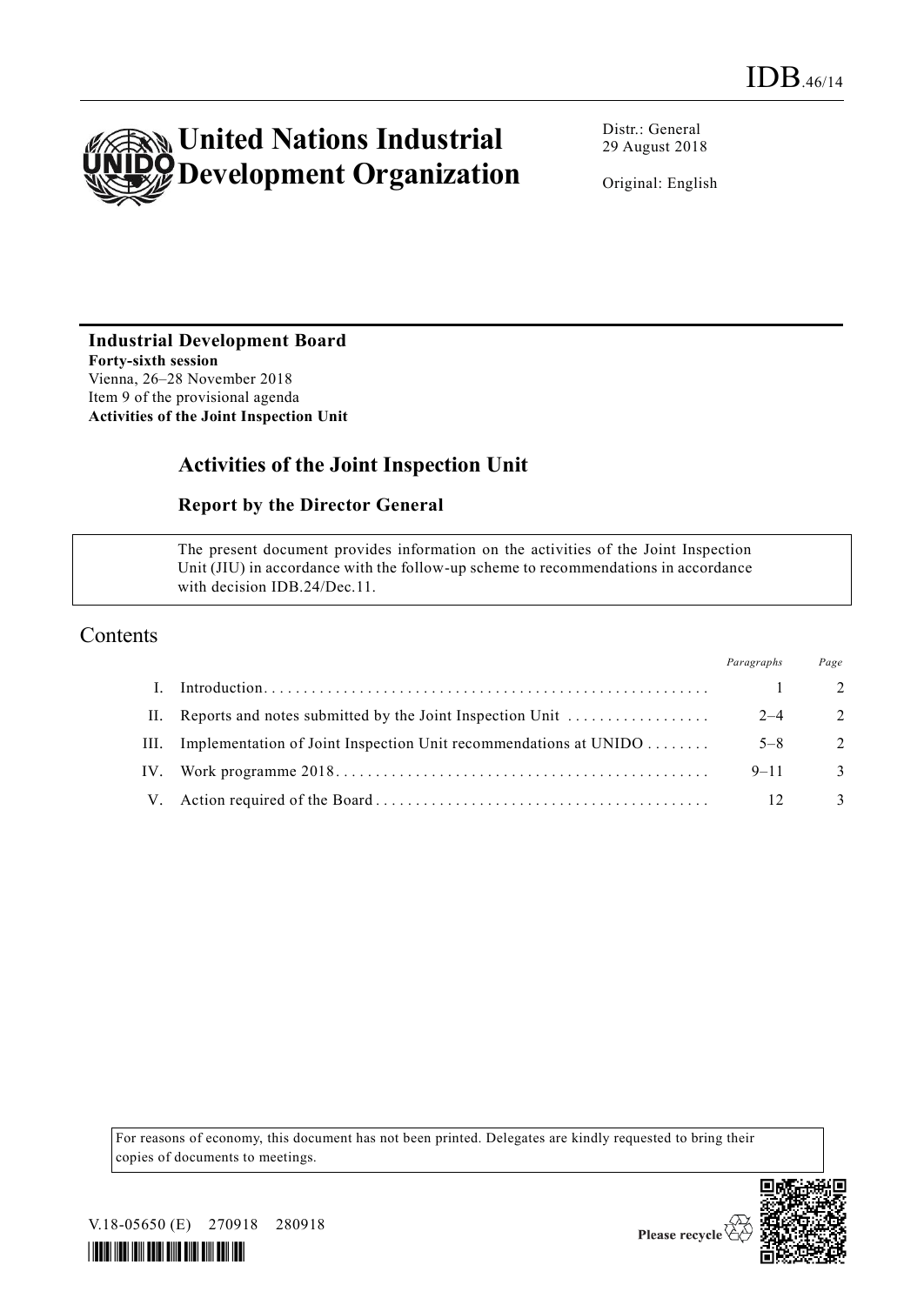### **I. Introduction**

1. The Joint Inspection Unit (JIU) became a subsidiary organ of the Industrial Development Board by its decision IDB.1/Dec.22. A system of follow-up to JIU recommendations was outlined in document IDB.24/18 and subsequently approved in decision IDB.24/Dec.11. In accordance with the provisions therein, JIU reports will be considered by each regular Board session.

## **II. Reports and notes submitted by the Joint Inspection Unit**

2. A total of seven JIU reports<sup>1</sup> and three management letters were received<sup>2</sup> by the Organization in 2017 since the previous Board document covering this subject (IDB.45/14). Five reports and one management letter as listed below are of relevance to UNIDO:<sup>3</sup>

| JIU/REP/2016/10:   | Knowledge management in the United Nations system;                                                                                         |  |  |  |  |
|--------------------|--------------------------------------------------------------------------------------------------------------------------------------------|--|--|--|--|
| $JIU/ML/2016/15$ : | Review of the acceptance and implementation of JIU<br>recommendations by UNIDO;                                                            |  |  |  |  |
| JIU/REP/2017/1     | Review of management and administration in the United<br>Nations Industrial Development Organization (UNIDO);                              |  |  |  |  |
| $JIU/REP/2017/2$ : | Donor-led assessment of the United Nations system<br>organizations;                                                                        |  |  |  |  |
| JIU/REP/2017/3:    | Review of air travel policies in the United Nations<br>system: achieving efficiency gains and cost savings and<br>enhancing harmonization; |  |  |  |  |
| JIU/REP/2017/5:    | Outcome of the review of the follow-up to the JIU reports<br>and recommendations by United Nations<br>system<br>organizations.             |  |  |  |  |

3. The present document is supplemented with a conference room paper (IDB.46/CRP.10) which includes hyperlinks to the respective JIU reports as well as hyperlinks to the relevant comments on said reports by the United Nations System Chief Executives Board for Coordination (CEB). It is recalled that recommendations and statistics applicable to UNIDO are available through the web-based tracking system (WBTS).<sup>4</sup> The WBTS also includes UNIDO's compliance and comments on recommendations. A summary of recommendations for consideration by the UNIDO Director General and UNIDO legislative bodies as well as UNIDO comments is included in IDB.46/CRP.10.

4. The reports contain a total of 29 recommendations relevant to UNIDO, of which 25 were accepted, while four were not accepted.

### **III. Implementation of Joint Inspection Unit recommendations at UNIDO**

5. As mentioned in previous reports, Member States can be granted "read-only" access to the consolidated data on the status of implementation of recommendations on the JIU's WBTS. Interested Member States can register with the JIU through the Focal Point for JIU matters in UNIDO, the Internal Oversight Division. <sup>5</sup>

**\_\_\_\_\_\_\_\_\_\_\_\_\_\_\_\_\_\_**

<sup>&</sup>lt;sup>1</sup> JIU reports and notes, as well as the JIU Annual Report to the General Assembly, in all official languages can be accessed via the JIU website [www.unjiu.org.](http://www.unjiu.org/)

<sup>2</sup> At the time this report was prepared.

<sup>&</sup>lt;sup>3</sup> See Annex I for further details.

<sup>4</sup> Please refer to paragraph 5 for information regarding access to WBTS.

<sup>5</sup> Via email: IOS@unido.org.